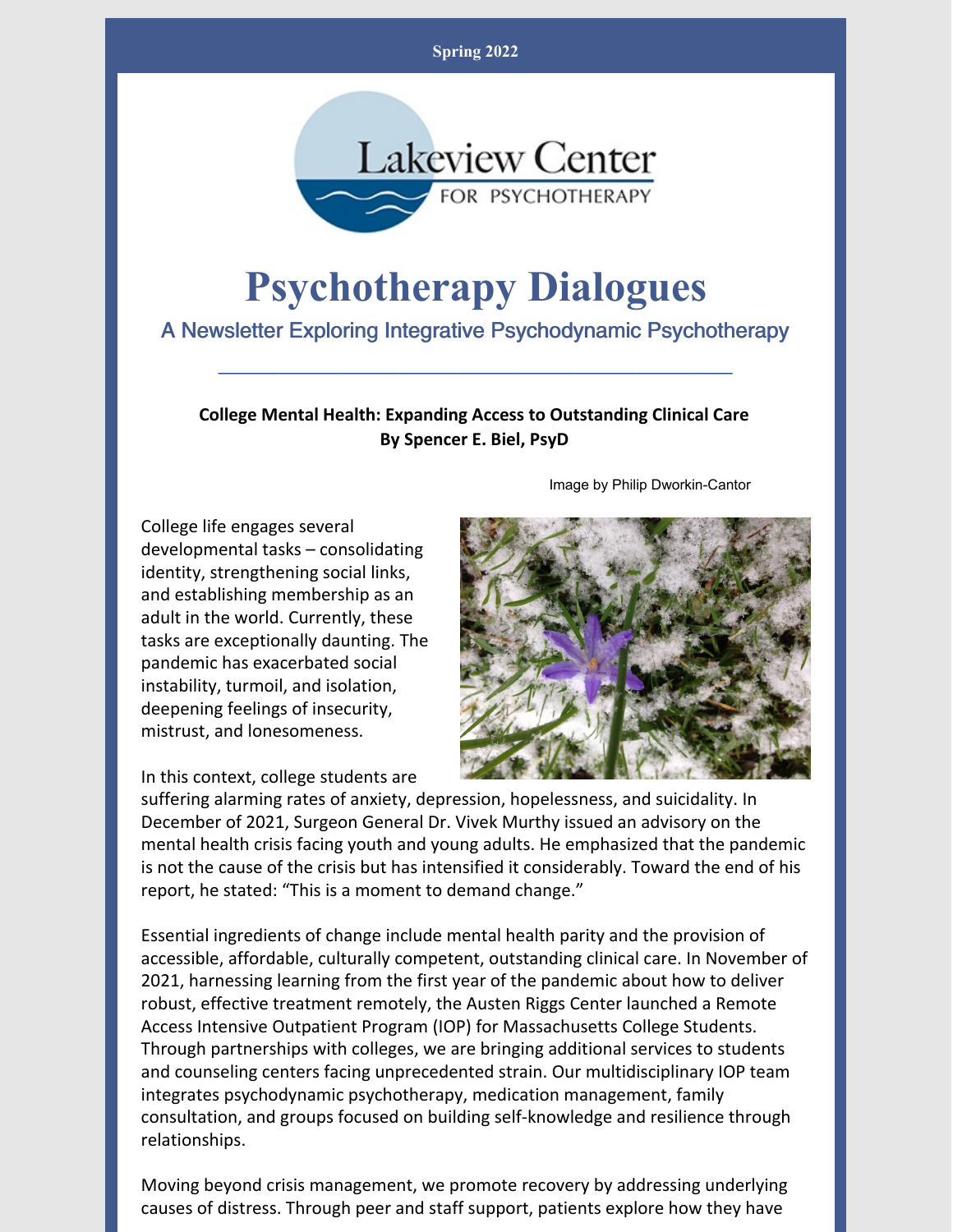learned to face adversity, clarifying their strengths and their struggles. As they translate symptoms and problematic behaviors into meaningful efforts to bear and express what overwhelms and confuses them, they establish more resources, within themselves and through the relationships they develop, to address their challenges and proceed developmentally.

*Dr. Spencer Biel is an associate at Lakeview Center for Psychotherapy and Director of the Austen Riggs Center Remote Access IOP for College Students*

### For Info On Intensive Psychodynamic Therapy at Lakeview Center [Click](https://www.lakeviewtherapy.com/psychodynamic-therapies/) Here

**We are a collaborative practice of independent psychodynamic therapists dedicated to providing inclusive, innovative, thoughtful, and compassionate psychotherapy.**

**Our group is made up of professionals from various disciplines: psychologists, social workers, counselors and nurse practitioners. We work in a variety of therapeutic styles to best meet our clients' needs.**

**Our collaborative group structure allows each therapist to grow and flourish, while also promoting long-standing commitment to our shared mission. We both support and challenge each other to expand our perspectives and deepen our work**.

### Our [Therapists](https://www.lakeviewtherapy.com/meet-our-therapists/)

Niquie Dworkin, PhD; Kate Fiello, LCSW; Sarah Seidler, LCSW; Spencer E Biel, PsyD; Nathan Dougal, LCSW, BCD; Tamara Gittelson, LCPC; Zack Hamingson, LCPC, SEP; Kat Johnson, LCSW; Glynis Kristal-Ragsdale, LCPC; Deirdre Levine, LCPC; Allisun Noe Conant, PsyD; Joseph Reed, PhD; Leigh Rocklin, LCPC, MEd; Cayce McConnell, PMHNP; Lois Platt, PMHNP; Melissa Vitale, PMHNP; Bill Singerman, LPC (Senior Fellow); Sevil Aksoy, LPC (Fellow); Katie McCarty, MSW (Fellow); Nicole Glass, MA, (Fellow); Katie Delfino, MSW (Fellow); Hali Garber (Extern); Kyle Steinke, (Extern)

[lakeviewtherapy.com](https://www.lakeviewtherapy.com/)

### Current Groups

#### **All-Gender Interpersonal Process Group**

Interpersonal process groups are led by a therapist specifically trained in psychodynamic group psychotherapy. These open ended groups have 8-10 members and meet weekly for 60-90 minutes. The structure allows members to assist one another to learn about and change limiting relational patterns. Lakeview Center's interpersonal process groups help clients increase awareness of their thoughts and feelings in the moment and to express them in emotionally constructive ways. Group members offer support and feedback to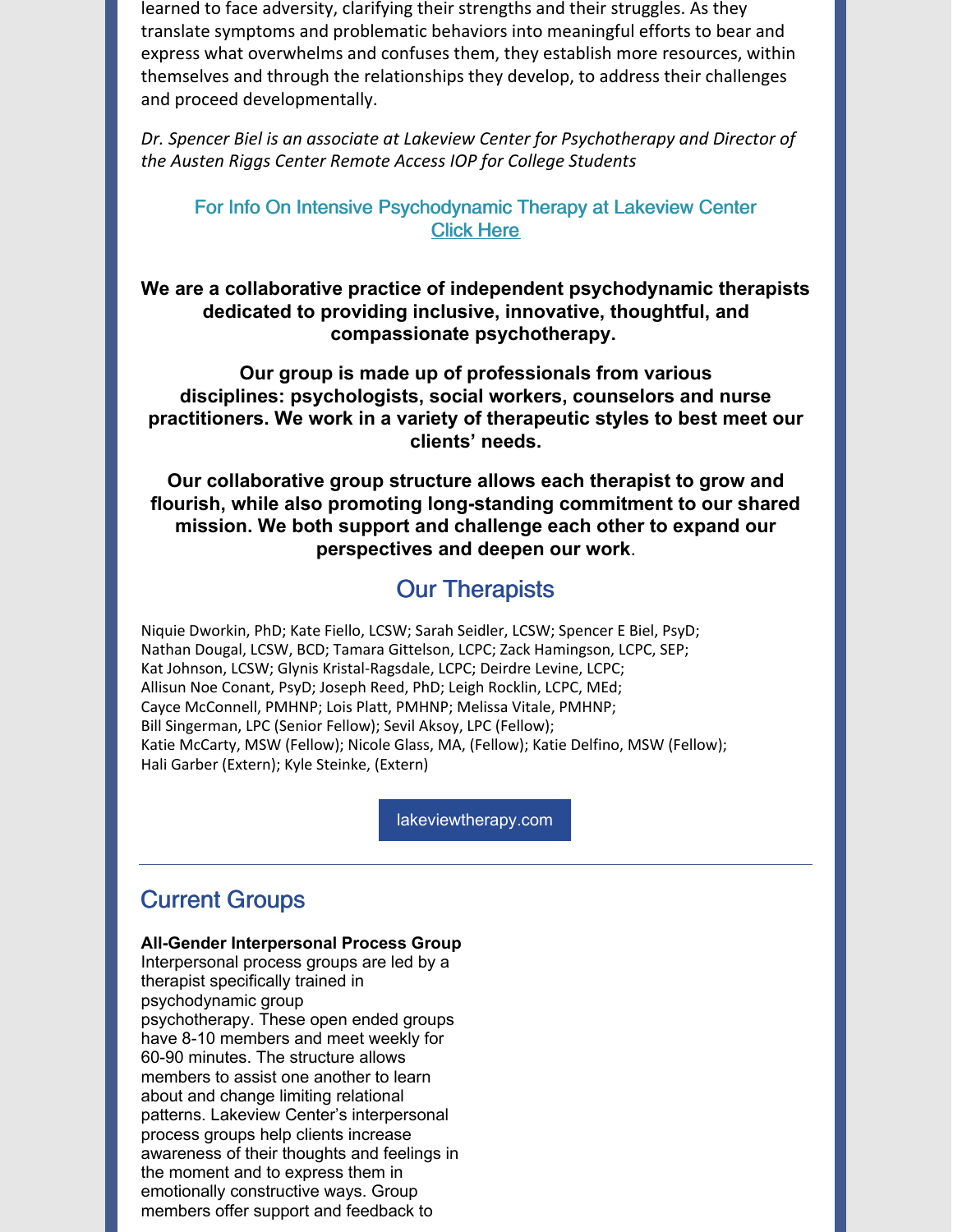each other and experiment with new ways of relating that they can apply outside of the group.

Our process group is currently in person and requires vaccination.

Saturdays 10:15AM-11:15PM

#### **Dialectical Behavior Therapy (DBT) Skills Training Group**

DBT skills offer strategies for managing strong emotions and can be a valuable addition to individual psychotherapy. DBT skills groups may be particularly useful to individuals struggling with eating disorders, self-injury, and other impulsive and compulsive behaviors. Groups are open to new members every six to eight weeks. Each unit focuses on one of the four DBT skill areas: core mindfulness, distress tolerance, emotion regulation, and interpersonal effectiveness. DBT groups are offered to clients of all genders, aged 16 and older. To learn more about [Dialectical](https://www.lakeviewtherapy.com/dbt/) Behavior Therapy visit our DBT page.



Image by Lucy Altvater

Our DBT group is currently virtual.

Tuesdays  $4 - 5:45$  p.m.

#### **New Integrative Psychotherapy Consultation Group**

This group is open to new therapists who have just finished a graduate program as well as therapists who wish to integrate new orientations and interventions into their repertoire. We will focus on combining symptom-focused, insight-oriented, and unconscious focused interventions from the psychodynamic, cognitive/behavioral, and experiential traditions, and will discuss cases from an integrative relational perspective.

Saturdays, Monthly, time TBD

Contact: Niquie [Dworkin,](mailto:info@lakeviewtherapy.com) PhD

Click Here for More Info on [Lakeview](https://www.lakeviewtherapy.com/group-therapy/) Center Groups

### **Announcements**

**Lakeview Center** has an opening for a full time experienced psychodynamic therapist. For more info [click](https://www.lakeviewtherapy.com/training-and-consultation/) here.

**Lakeview Center** welcomes our new psychotherapy fellows: Nicole Glass, MA and Katie Delfino, MSW. To read more about our new therapists click [here](https://www.lakeviewtherapy.com/meet-our-therapists/).

**Deirdre Levine, LCPC** has become fully licensed. Congratulations Deirdre!

**Hali Graber,** one of our current psychotherapy externs, will be staying with us for our two year post-graduate fellowship. Congratulations Hali!

**Lakeview Center can now provide medication management** through our nurse practitioner affiliates (LMHNPS): Cayce McConnell, Lois Platt, and Melissa Vitale. To refer a client to one of our nurse practitioners click [here.](https://www.lakeviewtherapy.com/meet-our-therapists/)

### Offices for Rent

Lakeview Center has beautiful offices